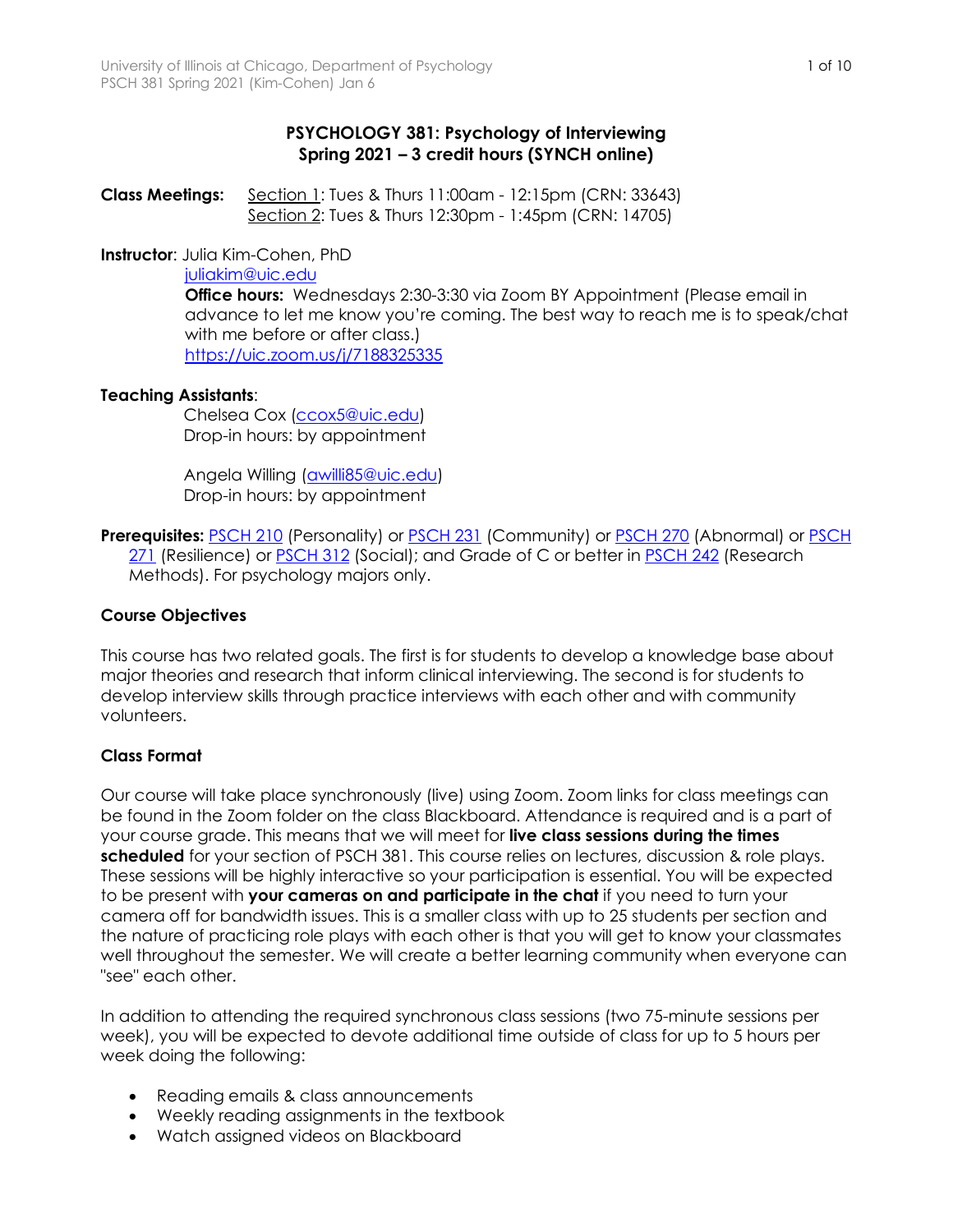- Writing short journal entries to reflect on your learning
- Researching & preparing a short presentation on your cultural background
- Practicing interviewing skills
- Writing two intake reports based on interviews
- Studying assigned readings & lecture material in preparation for midterm & final exams

In the second half of the semester (after the midterm), we will spend the bulk of our time preparing for Practice Interviews, conducting interviews online via Blackboard Collaborate, and group supervision.

# **Privacy Notification and Policy for Video Recording of Synchronous Class Sessions**

We will be recording the class sessions, or portions of the class, for students who are unable to attend synchronously. The lecture portion will be recorded; discussions & role plays will not be recorded. The recording feature for others is disabled so that no one else will be able to record this session through Zoom, Blackboard Collaborate, Webex, or Echo360. Recording by other means is not permitted. The recorded class sessions will be posted on our Blackboard class website unless otherwise notified.

If you have privacy concerns and do not wish to appear in the recording, turn OFF your video and notify me in writing (via email) prior to the next class session. If you prefer to use a pseudonym instead of your name, please let me know what name you will be using, so that I can identify you during the class session. If you would like to ask a question, you may do so privately through the chat feature by addressing your question to me or your TA only (and not to "everyone"), or you may contact me by another private method, which we will agree upon in advance of class. If you have questions or concerns about this video recording policy, please contact me before the end of the first week of class.

**Course Blackboard:** Students are expected to log into the course site regularly to learn about any developments related to the course as well as to upload assignments. Announcements will be emailed to the class and posted in the "Announcements" section on the course Blackboard. For all technical questions about Blackboard, email ACCC Learning Technology Solutions at **LTS@uic.edu**.

 **11am section:** https://uic.blackboard.com/ultra/courses/\_191226\_1/cl/outline

# **12:30pm section**: https://uic.blackboard.com/ultra/courses/\_191224\_1/cl/outline

Towards the goal of making learning as impactful as possible this semester, and at the same time acknowledging the stress and anxiety you may be feeling about the uncertainties in your daily routines and educational experiences related to COVID-19, we will strive to abide by **two overarching principles** in this class:

- 1. engage in clear and frequent two-way communication regarding expectations of you, class assignments, and unexpected challenges arising that may impede your participation in required class sessions, including exams, or timely completion of assignments, and
- 2. build an inclusive learning community in which we all abide by the same ground rules and ethical code of conduct.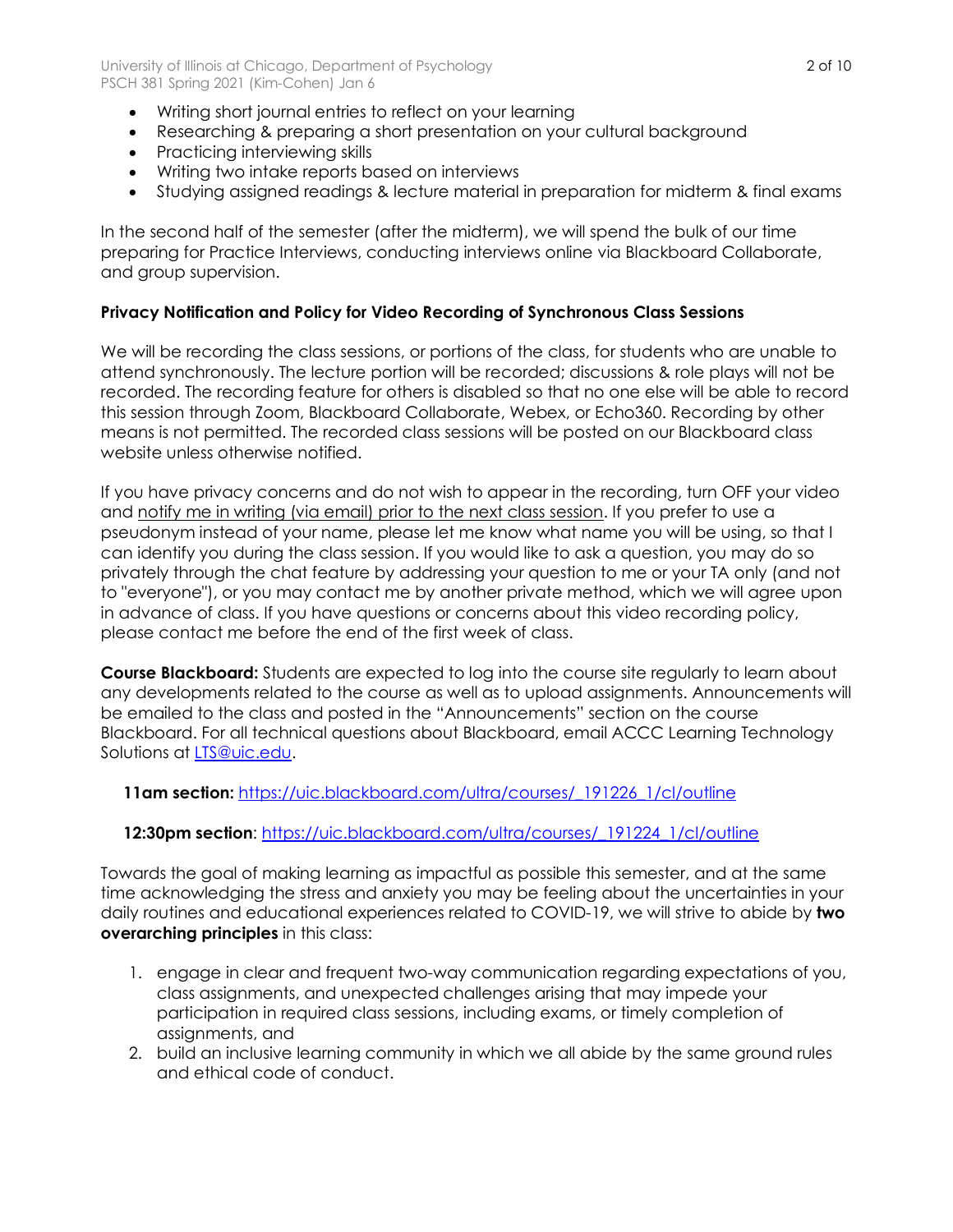I look forward to connecting with you this semester. I will do my best to support your learning experience by listening to your needs and by conducting this course with compassion, empathy, and patience.

**Textbook (Required)**: *Clinical Interviewing, 6th Edition* by John & Rita Sommers-Flanagan (Wiley). Available at the UIC bookstore and elsewhere. (Previous editions are not acceptable, but used copies are fine; access to online videos is not required.)



# **Course Requirements & Grading**:

Final grades in this course will be earned based on a **maximum total of 330 points**:

- 1. **ATTENDANCE (50 points):** Attendance in live class sessions is required. Everyone will start the semester with 50 points toward their attendance grade. After the first two absences, each subsequent absence will result in a 10-point deduction. I understand that current conditions could make it difficult at times to attend class so please speak to me before or after class or in drop-in hours to discuss (do not email me). I am always willing to work with students who make a genuine effort to be in class and communicate.
- 2. **CULTURE PRESENTATION (20 points):** Understanding our own and others' cultural backgrounds is an important professional skill that contributes to greater empathy and better interviews. Each student will choose an aspect of their cultural background to research and present in a short, 5-minute VoiceThread to share with the class. **VoiceThreads are due by 11:59PM on Friday, February 12th** after which Dr. K-C will choose 2-3 VoiceThreads for us to watch in each class together for us to discuss.
- 3. **MIDTERM & FINAL EXAMS (50 points x 2 = 100 points):** The Midterm and Final exams are each worth 50 points. Both exams are "in class" exams and must be **taken synchronously during scheduled class time on the day the exams are scheduled.** Please communicate with me in advance if the exam dates conflict with your schedule or if you have DRC accommodations. Details regarding the format of the exams will be provided in class.
- 4. **PRACTICE INTERVIEWS (20 points x 3 = 60 points):** Each student will conduct three 45 minute interviews in an online format using Blackboard Collaborate. Interview 1 will take place with a classmate who will be randomly assigned. Interviews 2A & 2B will take place with a student in a different section of PSCH 381 taught by Dr. Kim-Cohen. Please see the course calendar below for weeks when Practice Interviews will occur and make sure you will be available. Students will schedule interviews with their Interviewees, and record their interviews which will be saved in a confidential Blackboard Collaborate folder.

After each interview is completed, you must submit a **Practice Interview Journal entry within 24-hours** using the Journal tool to reflect on your interview performance. The Dr. K-C and TAs will observe videos, read your Journal Entry, and provide individualized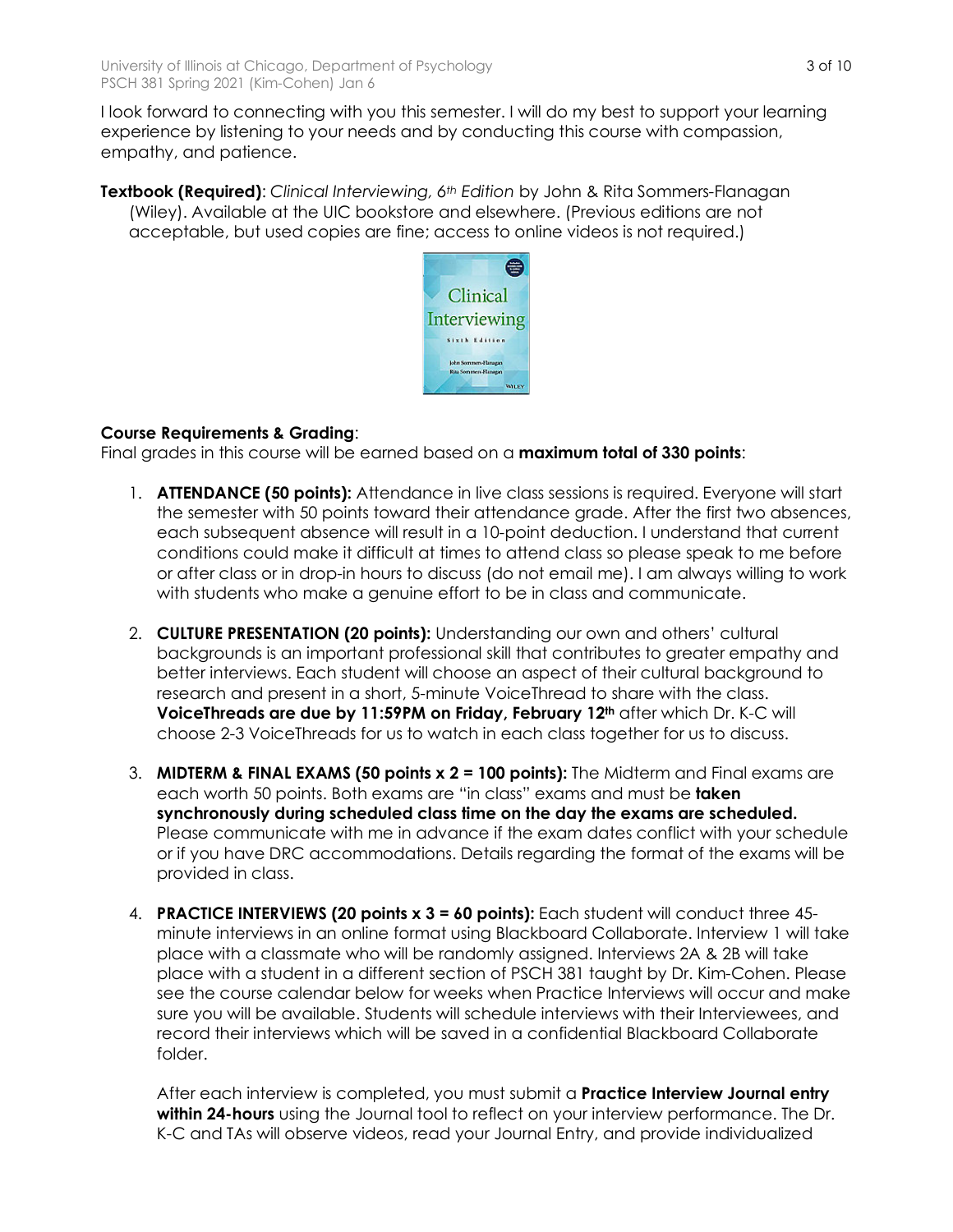written feedback as a reply to your Journal Entry. You will then read the feedback & reply to confirm that you have understood the comments. Late Journal entry submissions will result in delaying the feedback, and an automatic 3-point deduction.

**5. WRITTEN INTERVIEW REPORTS (50 points x 2 = 100 points):** You will write an intake report about each of your interviewees. The first intake report will be based on a single 45 minute interview; the second intake report will be based on two 45-minute interviews. Intake reports will be approximately 6-9 pages in length, double-spaced. **Intake Report 1 is due by 11:59pm on Tuesday, March 30th. Intake Report 2 is due by 11:59pm on Sunday, May 2nd.** 

| Letter Grade | <b>Minimum Points</b> | Percentage     |
|--------------|-----------------------|----------------|
|              | 297                   | $90\% - 100\%$ |
|              | 264                   | $80\% - 89\%$  |
|              | 231                   | 70% - 79%      |
|              | 198                   | $60\% - 69\%$  |
|              | Less than 198         | $< 60\%$       |

Final grades will be determined by total points as follows:

In the event of partial points, I will round up final grades if the decimal point is .5 or higher (for points, not for percentages). If the decimal is anything lower than .5, I will round the final grade down (e.g., .499 is rounded down). Absolutely no exceptions will be made to these policies.

### **Policies & Procedures**

• **Attendance policy:** Attendance in class is **required**. Not only will attendance directly impact your participation grade, it will impact how much you learn and get out of the class. Your absence will also affect the experience of your classmates with whom you will do role plays, so please make every effort to attend. You will be asked to register for each Zoom class session and attendance will be using Zoom Report. Everyone will receive **2 "passes"** meaning that your first two absences of the semester will be automatically excused (no need to email me). After the first two absences, each absence will result in a 20% deduction (10 points) of your attendance grade.

**Please arrive on time for class.** *"5 minutes early is on time. On time is late. Late is*  unacceptable." (see Forbes article for good career advice: http://bit.ly/2uLB9by). Anyone who arrives more than 10 minutes late or leaves early will be marked absent.

**Particular days, marked with \*\* on the class schedule, are especially important and should not be missed if at all possible.** These include days when we are preparing for and reviewing Practice Interviews (group supervision) so please make every effort to attend.

- **Class participation:** This course will consist of active discussion and role plays in class demonstrations and in breakout rooms. Students must read assigned material before class in order to be prepared. Students will also be expected to participate in the role plays, alternating as mock interviewer, interviewee, and observer.
- **Lectures & lecture slides:** Some lectures will be video recorded and posted on Blackboard in order to save more class time for role plays. PDF copies of lecture slides will be posted on Blackboard after each class. However, please keep in mind that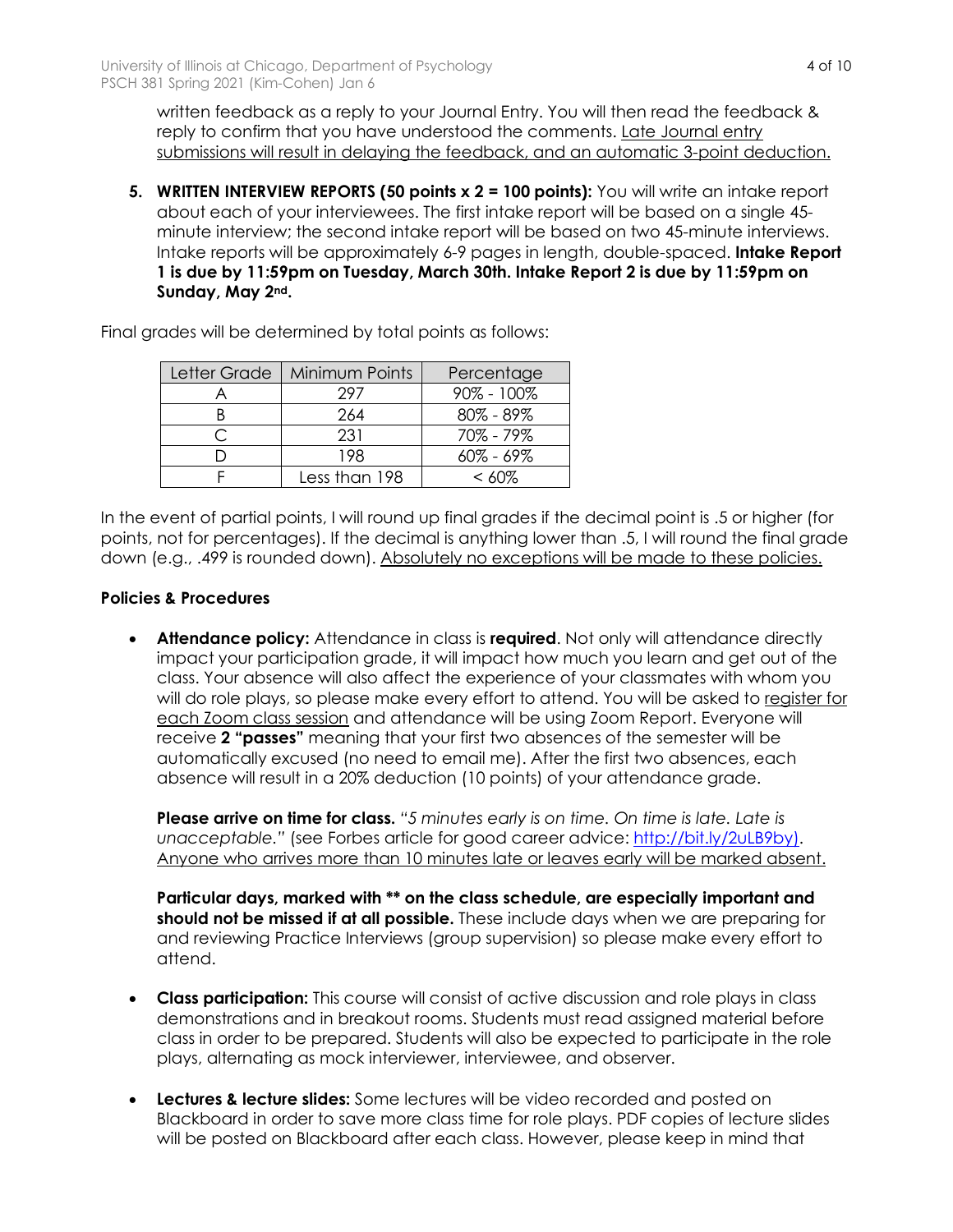lecture slides will not be an adequate substitute for attending class, paying attention, and taking notes.

- **Correspondence/e-mail:** The TAs and I typically respond to student emails within 24 hours (a bit longer over weekends), however, we receive a huge number of emails each day. Please **ask questions either before or after each class, or during drop-in hours (email ahead to let me know you're coming).** In order to get a quicker response when you email, be sure to mention which section of PSCH 381 you are in—either 11am or 12:30pm. If you are emailing to request an appointment outside of office hours, list 3-5 specific dates and times when you are available. This will make scheduling of meetings more efficient.
- **Required Technology:** Online students will need regular access to a personal computer that runs on a broadband Internet connection. Please contact ACCC to request and borrow a laptop or be assigned a hotspot for the semester if you do not have the required hardware and internet capabilities.
- **Respect for Copyright:** Please protect the integrity of all course materials and content. By enrolling in this course, you agree to honor this request. Be mindful of the hard work and time that instructors put into creating course materials such as exam and quiz questions, worksheets, lecture videos, Powerpoint slides, and reading materials. Please do not upload course materials not created by you onto third-party websites or share content with anyone who is not enrolled in our course. I am grateful for your cooperation in honoring this important request.
- **Our Inclusive Learning Environment:** UIC values diversity and inclusion. Regardless of age, disability, ethnicity, race, gender, gender identity, sexual orientation, socioeconomic status, geographic background, religion, political ideology, language, or culture, we expect all members of this class to contribute to a respectful, welcoming, and inclusive environment for every other member of our class. If there are aspects of the instruction or design of this course that result in barriers to your inclusion, engagement, accurate assessment or achievement, please notify me as soon as possible.
- **Accommodations for Disabilities.** UIC is committed to full inclusion and participation of people with disabilities in all aspects of university life. If you face or anticipate disabilityrelated barriers while at UIC, please connect with the Disability Resource Center (DRC) via email at drc@uic.edu, or call (312) 413-2183 to create a plan for reasonable accommodations. In order to receive accommodations, you will need to disclose the disability to the DRC, complete an interactive registration process with the DRC, and provide me with a Letter of Accommodation (LOA). Upon receipt of a LOA, I will gladly work with you and the DRC to implement approved accommodations.
- **Religious holidays:** I will make every effort to avoid scheduling exams or requiring student assignments to be submitted on religious holidays. If you wish to observe your religious holidays, please notify me at least one week in advance of the date when you will be unavailable to complete an assignment by the due date. If a quiz or assignment is due during your absence, you will be given a quiz or assignment equivalent to the one completed by those students in attendance. Students may appeal through campus grievance procedures for religious accommodations.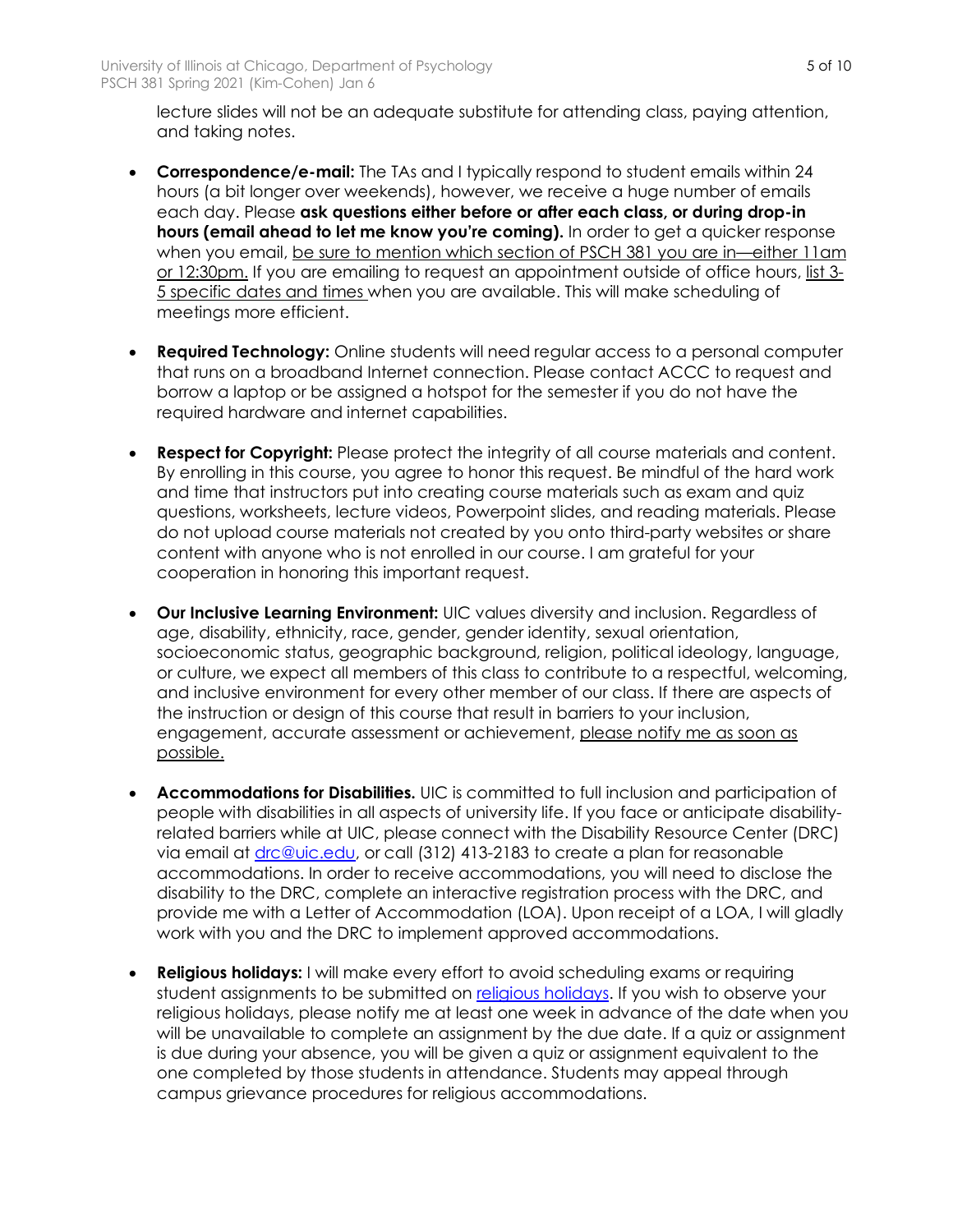• **Academic Integrity - Student Community Standards:** UIC is an academic community committed to providing an environment in which research, learning, and scholarship can flourish and in which all endeavors are guided by academic and professional integrity. In this community, all members including faculty, administrators, staff, and students alike share the responsibility to uphold the highest standards of academic honesty and quality of academic work so that such a collegial and productive environment exists.

As a student and member of the UIC community, you are expected to adhere to the Community Standards of integrity, accountability, and respect in all of your academic endeavors. When accusations of academic dishonesty occur, the Office of the Dean of Students investigates and adjudicates suspected violations of this student code. Unacceptable behavior includes cheating, unauthorized collaboration, fabrication or falsification, plagiarism, multiple submissions without instructor permission, using unauthorized study aids, coercion regarding grading or evaluation of coursework, and facilitating academic misconduct. Please review the UIC Student Disciplinary Policy for additional information about the process by which instances of academic misconduct are handled towards the goal of developing responsible student behavior.

By submitting your assignments for grading you acknowledge these terms, you declare that your work is solely your own, and you promise that, unless authorized by the instructor or proctor, you have not communicated with anyone in any way during an exam or other online assessment. Let's embrace what it means to be a UIC community member and together be committed to the values of integrity.

**Late Assignment Policy:** It is best to submit assignments before the due date, but we understand that life happens and we're currently in the midst of a global pandemic. Therefore, **late submissions are permitted for all assignments for partial credit.** It is always better to receive partial credit than no credit. However, the **Practice Interviews** must be conducted during the weeks in which they are scheduled on the course calendar.

If you missed a due date, please do your best to submit the assignment as soon as possible. Everyone gets an automatic **24-hour "grace period"** on assignments (with the exception of Practice Interview Journal Entries). Typically, in the absence of a DRC Letter of Accommodation, any assignment submitted more than 24 hours past the due date will lose 10% of the total points possible on the assignment. For example, an assignment worth up to 50 points will lose 5 points. Five days past the due date results in a 20% deduction, and ten or more days past the due date results in a 30% deduction.

If you find yourself falling behind and having trouble keeping up with assignments, **please do not hesitate to reach out to me.** What's important is that you complete assignments, learn something, and get credit for the course while protecting your mental health so **please do not give up and disappear without communicating with me first.**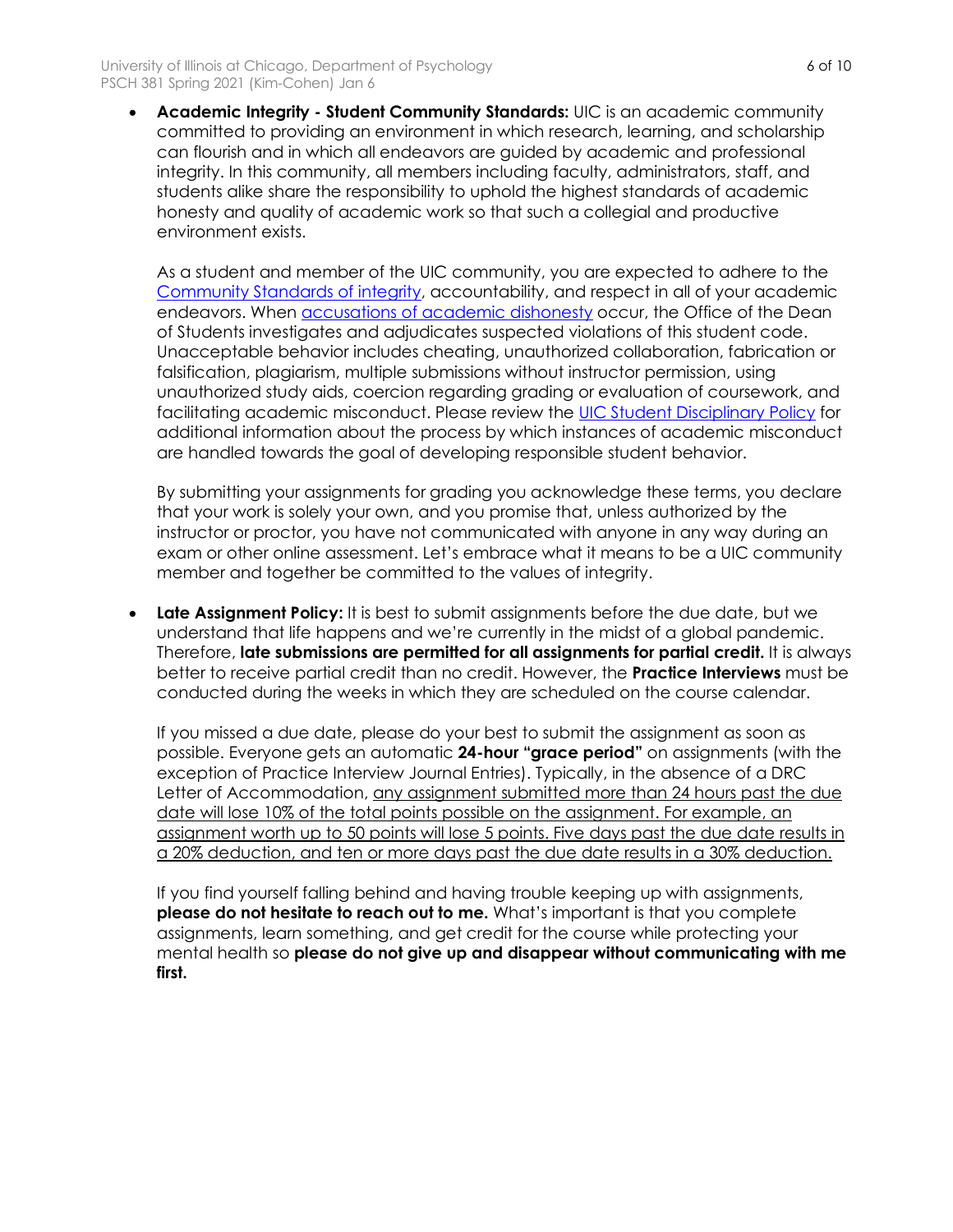## **Course Schedule (Please note: changes to the schedule will be announced in class & on BB)**

*\*\*Dates marked with double asterisks are especially important days for interview preparation & supervision. Please make extra effort to attend class on those days.* 

| <b>Week</b>    | <b>Date</b>       |       | <b>Topic</b>                                                                           |                  |
|----------------|-------------------|-------|----------------------------------------------------------------------------------------|------------------|
| 1              | <b>JAN 12</b>     | Tues  | Introduction, overview, syllabus                                                       |                  |
|                | <b>JAN 14</b>     | Thurs | Introduction to Clinical Interviewing                                                  | Ch.1             |
| $\overline{2}$ | <b>JAN 19</b>     | Tues  | Preparation                                                                            | Ch.2             |
|                | <b>JAN 21</b>     | Thurs | Nondirective Listening Skills: Attending Behavior &<br>Silence                         | Ch.4             |
| 3              | <b>JAN 26</b>     | Tues  | Basic Attending, Listening, & Action Skills: Paraphrasing                              | Ch.4             |
|                | <b>JAN 28</b>     | Thurs | Multicultural Competence Training                                                      | TBA;<br>video    |
| $\overline{4}$ | FEB <sub>2</sub>  | Tues  | Evidence-based Relationships: Empathy                                                  | Ch.7             |
|                | FEB 4             | Thurs | Basic Attending, Listening, & Action Skills: Reflection of<br>Feeling & Emotions       | Ch.4             |
| 5              | FEB <sub>9</sub>  | Tues  | Directive Listening Skills: Questions                                                  | Ch.5             |
|                | <b>FEB 11</b>     | Thurs | Directive Listening Skills: Giving Advice, Approval-<br>Disapproval, & Self-disclosure | Ch.5             |
|                | Feb <sub>12</sub> | Fri   | <b>Culture Presentation VoiceThread DUE</b>                                            |                  |
| 6              | <b>FEB 16</b>     | Tues  | Evidence-based Relationships, continued                                                | Ch.7             |
|                | <b>FEB 18</b>     | Thurs | Midterm Exam Review                                                                    |                  |
| $\overline{7}$ | <b>FEB 23</b>     | Tues  | <b>Midterm Exam</b>                                                                    |                  |
|                | <b>FEB 25</b>     | Thurs | Intake interview                                                                       | Ch. 8,<br>part 1 |
| 8              | MAR 2**           | Tues  | Prepping for your first practice interview                                             |                  |
|                | MAR 4**           | Thurs | Role Play & Prep                                                                       |                  |
| 9              | MAR <sub>9</sub>  | Tues  | Practice Interview 1 (no class meeting)                                                |                  |
|                | <b>MAR 11</b>     | Thurs | Practice Interview 1 (no class meeting)                                                |                  |
| 10             | MAR 16**          | Tues  | Group Supervision: Review Practice Interviews & Report<br>Writing                      | Ch. 8,<br>part 2 |
|                | <b>MAR 18</b>     | Thurs | Report Writing Workshop                                                                | Ch. 8,<br>part 2 |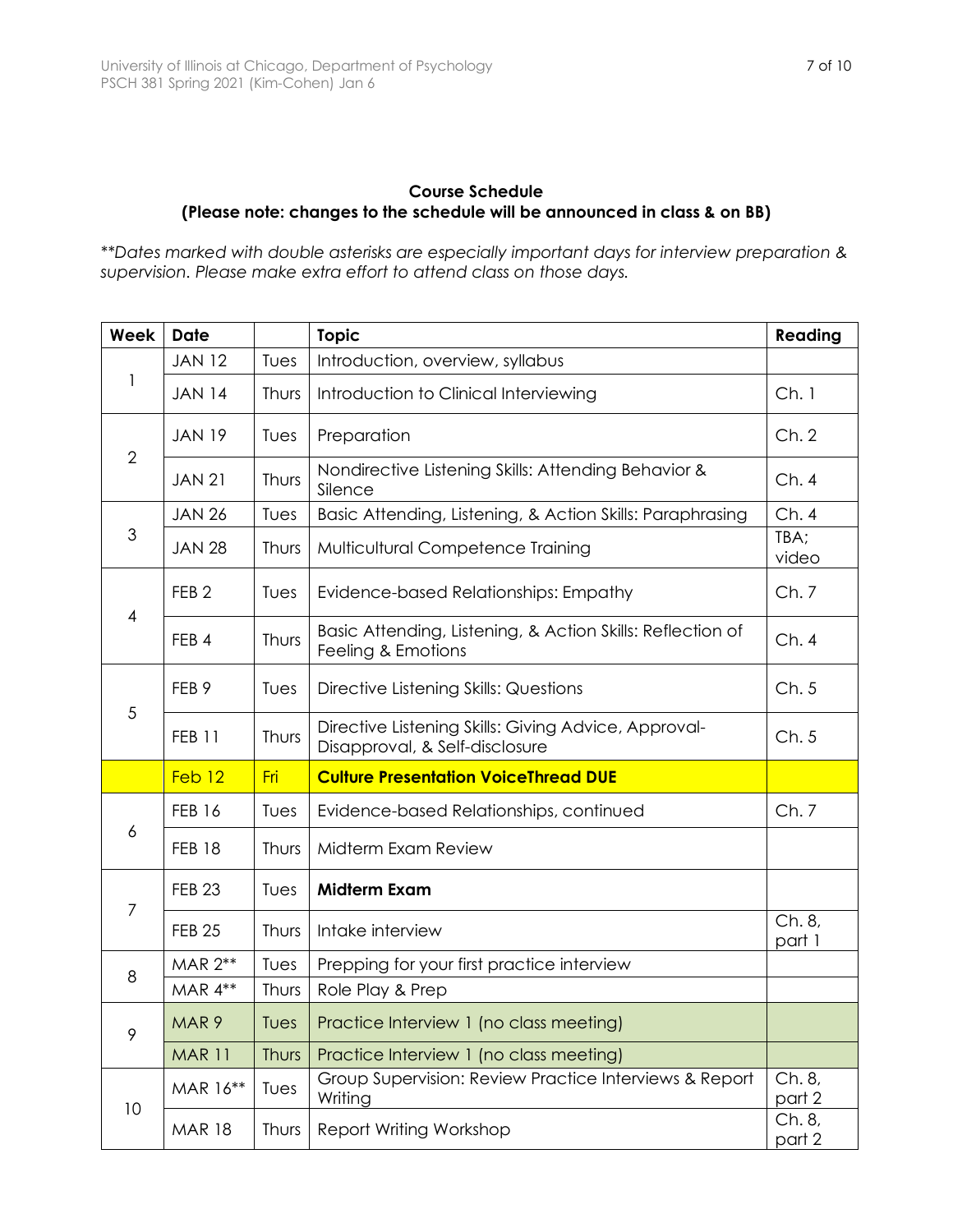|    | <b>MAR 23</b>    | Tues        |                                                                              |        |
|----|------------------|-------------|------------------------------------------------------------------------------|--------|
|    | <b>MAR 25</b>    | Thurs       | SPRING BREAK - NO CLASS MEETINGS                                             |        |
|    | <b>MAR 30</b>    | <b>Tues</b> | Intake Report 1 DUE by 11:59PM                                               |        |
| 11 | <b>MAR 30</b>    | Tues        | Mini-MSE Interview, part 1                                                   | Ch.9   |
|    | APR 1            | Thurs       | Suicide Assessment                                                           | Ch. 10 |
| 12 | APR 6            | Tues        | Role Play & Prep                                                             |        |
|    | APR <sub>8</sub> | Thurs       | Practice Interview 2A (no class meeting)                                     |        |
| 13 | APR 13**         | Tues        | Group Supervision: Review Practice Interviews; Mini-MSE<br>Interview, part 2 | Ch.9   |
|    | <b>APR 15</b>    | Thurs       | Practice Interview 2B (no class meeting)                                     |        |
| 14 | APR 20**         | Tues        | Group Supervision: Lessons Learned from Practice<br><b>Interviews</b>        |        |
|    | <b>APR 22</b>    | Thurs       | <b>Young Clients</b>                                                         | Ch. 13 |
| 15 | <b>APR 27</b>    | Tues        | Graduate School & Careers in Mental Health                                   |        |
|    | <b>APR 29</b>    | Thurs       | <b>Final Exam</b>                                                            |        |
| 16 | MAY <sub>2</sub> | Sun         | Final Report DUE before 11:59PM via SafeAssign                               |        |

# **UIC RESOURCES SUPPORTING STUDENT WELLNESS & ACADEMIC SUCCESS**

As an undergraduate at UIC, you may experience challenges such as struggles with academics, finances, student life, or your personal well-being. Please know this is completely normal and that you shouldn't hesitate to ask for help. Come to me, or if it is about an issue beyond the scope of this class, please contact your college advisors, or get help from any number of other support services and resources available to all UIC students:

- •Student Academic Resources
- •UIC Tutoring Resources
- •Offices, Programs, and Initiatives Supporting the UIC Undergraduate Experience and Academic Programs
- •Current Student Resources (General, Academic, Student Support, Student Life, Technology, Health and Safety, Getting Around Campus)

Importantly, if you are in **immediate distress**, please call the UIC Counseling Center at (312) 996-3490 to speak directly with a counselor or to schedule an appointment with a counselor. If calling after business hours (which at UIC are typically from 9am -5pm, M-F), press 2 to be connected to a crisis counselor. You can find additional online mental health resources on the Counseling Center Resources page.

If you find yourself having difficulty with the course material or any other difficulties related to this course, please come talk with the instructor at any time, preferably early on (i.e., before a quiz date or paper due date). If you are having difficulty about an issue beyond this course, please contact your college advisors, or get help from any number of other support services on campus. You can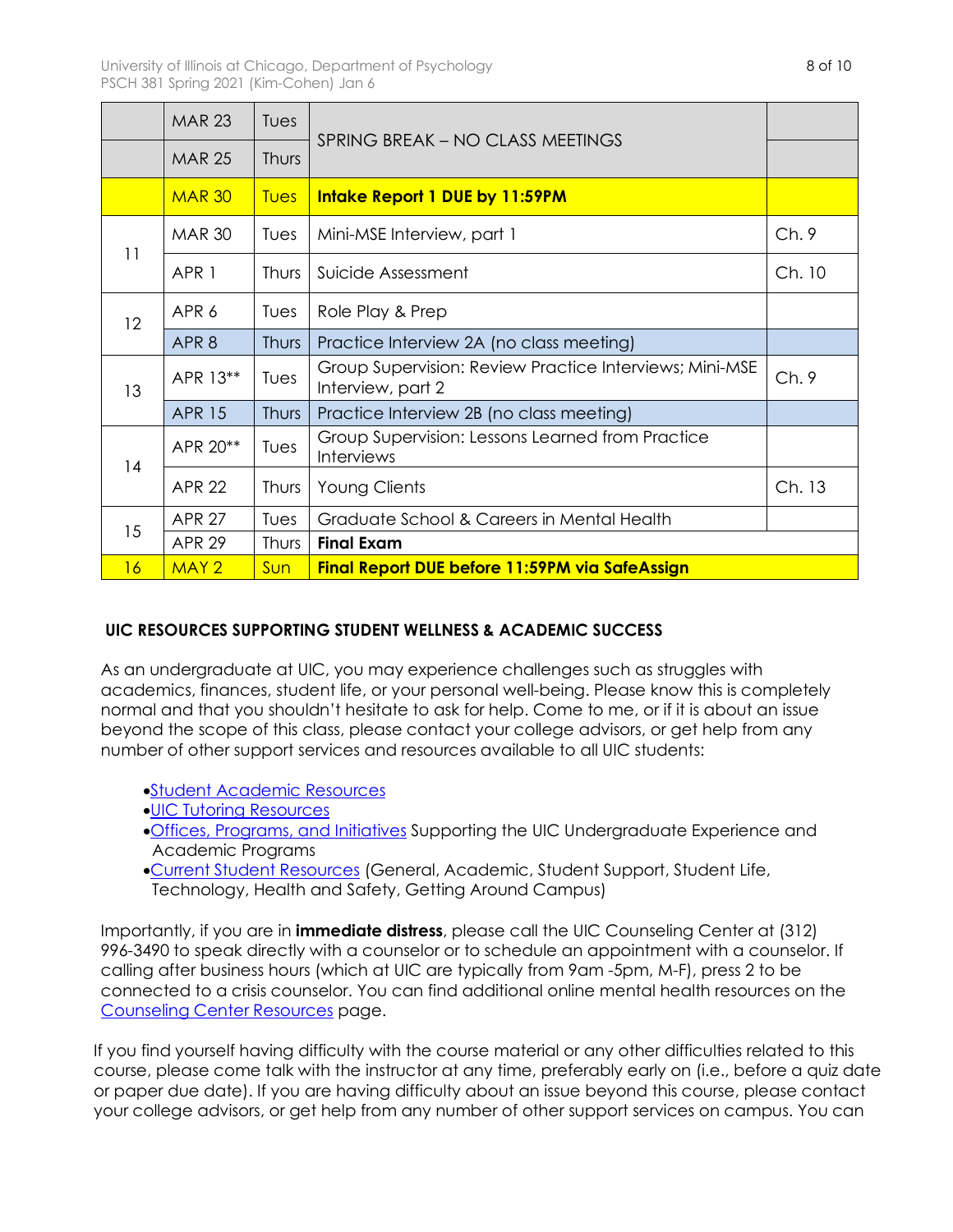get a referral to the right place, or help on the spot, from an advisor in the Office of Advising Development (http://advising.uic.edu/).

**The Writing Center** offers friendly and supportive tutors who can help you with reading and writing in any of your courses, not just English. Tutors are ready to help other writing as well, such as job applications, personal statements, and resumes. The tutor and you will work together to decide how to improve your writing. If you have not started your assignment, that is OK. A tutor can help you brainstorm or make an outline. Tutors understand that you might be using the Writing Center for the first time. They are ready to guide you through your first session. You can choose to work with a tutor in real time using chat and a white board, or submit up to 5 pages of text and receive written feedback within 48 hours. For more information and to schedule an appointment, visit the Writing Center website.

**The UIC Library** is located both on east and west campus, provides access to resources, study rooms, and research support both online via chat and in person. At Daley Library on the east side of campus, stop by the reference desk in the IDEA Commons, or make an appointment for research help on either side of campus. Learn more about library policies at http://library.uic.edu/. To find research materials in specific subject areas view the Research Guides at http://researchguides.uic.edu/.

**The Academic Center for Excellence (ACE)** can help if you feel you need more individualized instruction in reading and/or writing, study skills, time management, etc. Please call (312) 413-0031 or visit https://ace.uic.edu/ for more information.

**Counseling Services** are available for all UIC students. You may seek free and confidential services from the Counseling Center at www.counseling.uic.edu. The Counseling Center is located in the Student Services Building; you may contact them at (312) 996-3490 during normal business hours (M-F, 9 am -5 pm). If calling after hours, press 2 to be connected to a crisis counselor.

**The Campus Advocacy Network** provides information and offers resources to all UIC students, faculty, and staff. Under the Title IX law you have the right to an education that is free from any form of gender-based violence and discrimination. Crimes of sexual assault, domestic violence, sexual harassment, and stalking are against the law and can be prevented. For more information or for confidential victim-services and advocacy, contact UIC's Campus Advocacy Network at 312-413- 1025 or visit http://can.uic.edu/. To make a report to UIC's Title IX office, email **TitleIX@uic.edu** or call (312) 996-5657

**Student Veterans Affairs** serves military veterans and their dependents during their time at UIC. Student Veterans Affairs staff provide students with information about VA educational benefits, certifies GI Bill® benefits, and answers questions about life on campus. The office also has resources for students who need help making their academic pursuits as successful as possible. Veteran Integration to Academic Leadership (VITAL) program is a collaborative effort between UIC and Jesse Brown VA to provide direct assistance navigating the VA Benefits System. Student Veterans Affairs staff are located in the Office of the Dean of Students, 3030 SSB or at the Cisar Student Veteran Center, 248 SCE, in the Commuter Resource Center suite. If you have any questions, please feel free to contact Student Veterans Affairs staff at (312) 996-4857 or visit the website at http://dos.uic.edu/studentveteranaffairs.shtml.

# **Campus Security**

As a UIC student, you've chosen to be in one of the nation's largest cities. But, as at any university, crime is a reality. At UIC, we are strongly committed to our public safety programs,